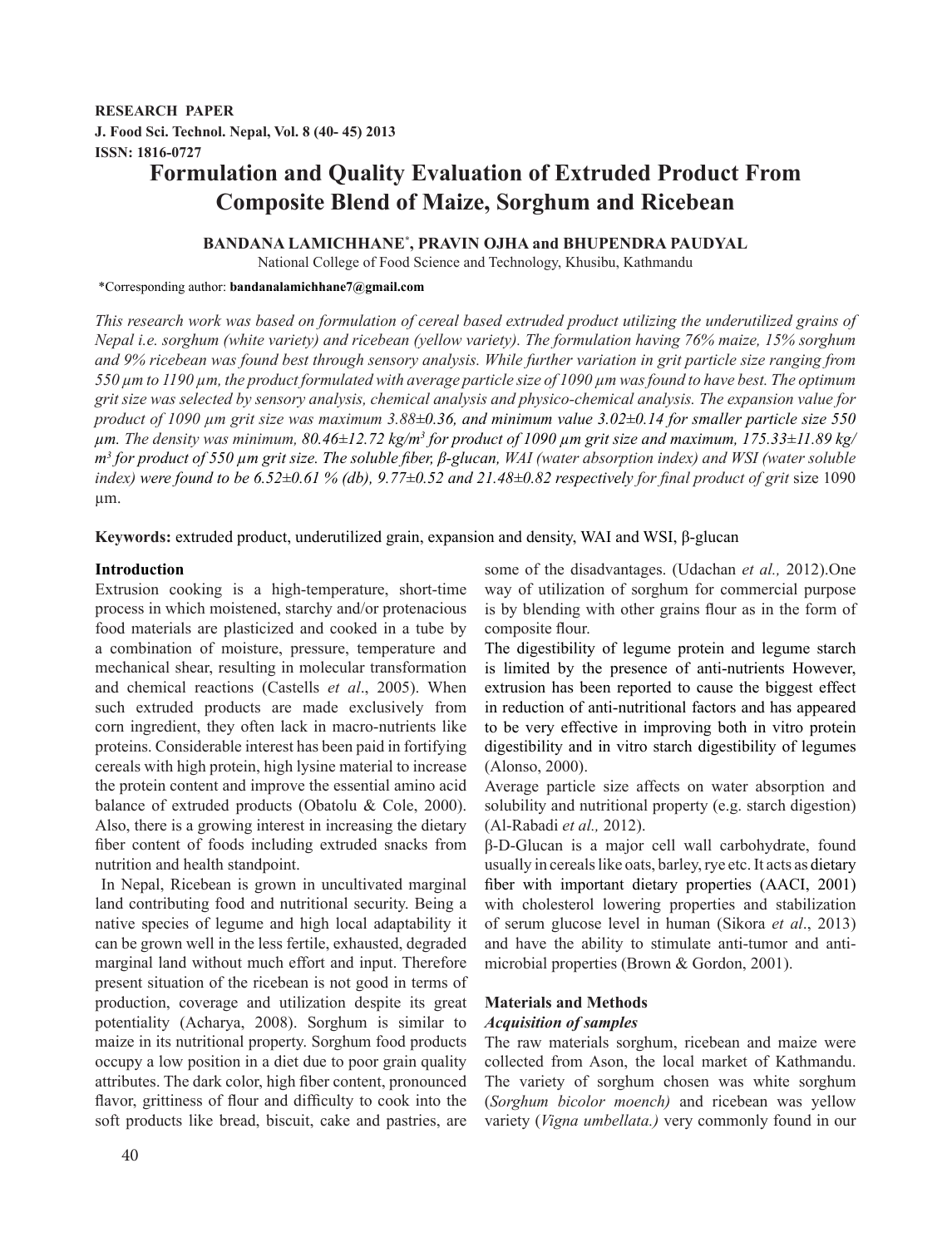### **Lamichhane** *et al***.: J. Food Sci. Technol. Nepal, Vol. 8 (40-45 ), 2013**

Nepalese market. The grains were then sorted, cleaned and then sun dried prior to milling.

*Milling and Preparation of grit* Dried grains were then milled in a Hammer Mill. Grits were separated from husk and flour by winnowing and sieving method. Using seven different mesh (Standard Indian mesh) grits were obtained by sieving. Grits of maize, sorghum and ricebean were segregated into 5 different particle sized group. Grit of different particle size can be obtained by segregation by sieving (Carvalho *et al.,* 2010).

*Optimization of formulation by sensory evaluation* From the preliminary study on raw material proportion of extruded cereal based snack done at Marigold Pvt Ltd, Gondrang, Chitwan, four different formulations were selected with different proportion of maize, sorghum and ricebean keeping moisture content of final mix (17%), screw speed (153 rpm) and extrusion temperature (135ºC) fixed and same for all four formulations:

75% maize, 17% sorghum, 8% ricebean-sample A,

76% maize, 15% sorghum, 9% ricebean-sample B,

70% maize, 15% sorghum, 15% ricebean- sample C and

 75% maize, 10% sorghum, 15% ricebean- sample D, a formulation was selected on the basis of sensory analysis of product on that proportion grit size was varied.

*Product development by extrusion and optimization of grit particle size* Keeping different parameters like moisture content of grit mix (17%), speed of rotor of extruder (153 rpm), extrusion temperature (135ºC), dryer (roller drum dryer) and drying temperature (135ºC, 10 min) fixed, effect of grit size on final product was analyzed on the basis of chemical composition, physico-chemical parameters and sensory analysis.

**Table 1. Description of five different size of grit prepared**

| Product        | Average particle size $(\mu m)$ |
|----------------|---------------------------------|
| D1             | 1290                            |
| D <sub>2</sub> | 1090                            |
| D <sub>3</sub> | 925                             |
| D4             | 725                             |
| D5             | 550                             |

### *Chemical analysis*

Moisture, Protein and Carbohydrate was determined according to AOAC (2005). Fat and Ash contents was estimated as per Rangana (2000).

### *Physico-chemical analysis .*

*Density, expansion, Water absorption index (WAI) and Water solubility index (WSI)* Extrudate density was estimated as Martinez et al. (1988). The ratio of diameter of extrudate and diameter of die was used to express the expansion of extrudate as Martinez et al., 1988. The WAI and WSI were measured using a technique developed for cereals (Anderson *et al*., 1969).

### *Sensory analysis .*

Sensory analysis of product was performed by 9 point hedonic scoring test  $(9=$  extremely like,  $1=$ extremely dislike) carried out by 15 semi-trained panelist comprising of graduate student, teachers of NCFST and professionals from Department of Food Technology and Quality Control (DFTQC). Each panelist was provided with 4 coded sample (for proportion optimization) and 5 coded sample (for grit size optimization) with random numbers in an evaluation card to score for parameters like appearance, color, texture, taste and overall acceptance (for proportion optimization) and to score for appearance, texture, taste, expansion, and overall acceptance (for grit size optimization).

# *β-Glucan content .*

The amount of *β-*glucan was determined according to Rhee *et al.* (2007) by alkali extraction method.

# *Statistical analysis*

Data were statistically processed by GenStat Discovery Edition 4, GenStat for Analysis of Variance (ANOVA), means of data were separated whether they are significantly different or not by using LSD ( least square difference) method at 5% level of significance.

### **Results and Discussion .**

*Sensory evaluation of preliminary trial product* Sensory evaluation of preliminary trial products were carried out to find the best proportion of grits for product formulation. The results of analysis are presented in table 2.

Statistical analysis showed that there was no significant difference in appearance between the samples at 5% level of significance. Sample C with lowest appearance attribute can be correlated with comparative higher substitution of maize with ricebean and sorghum.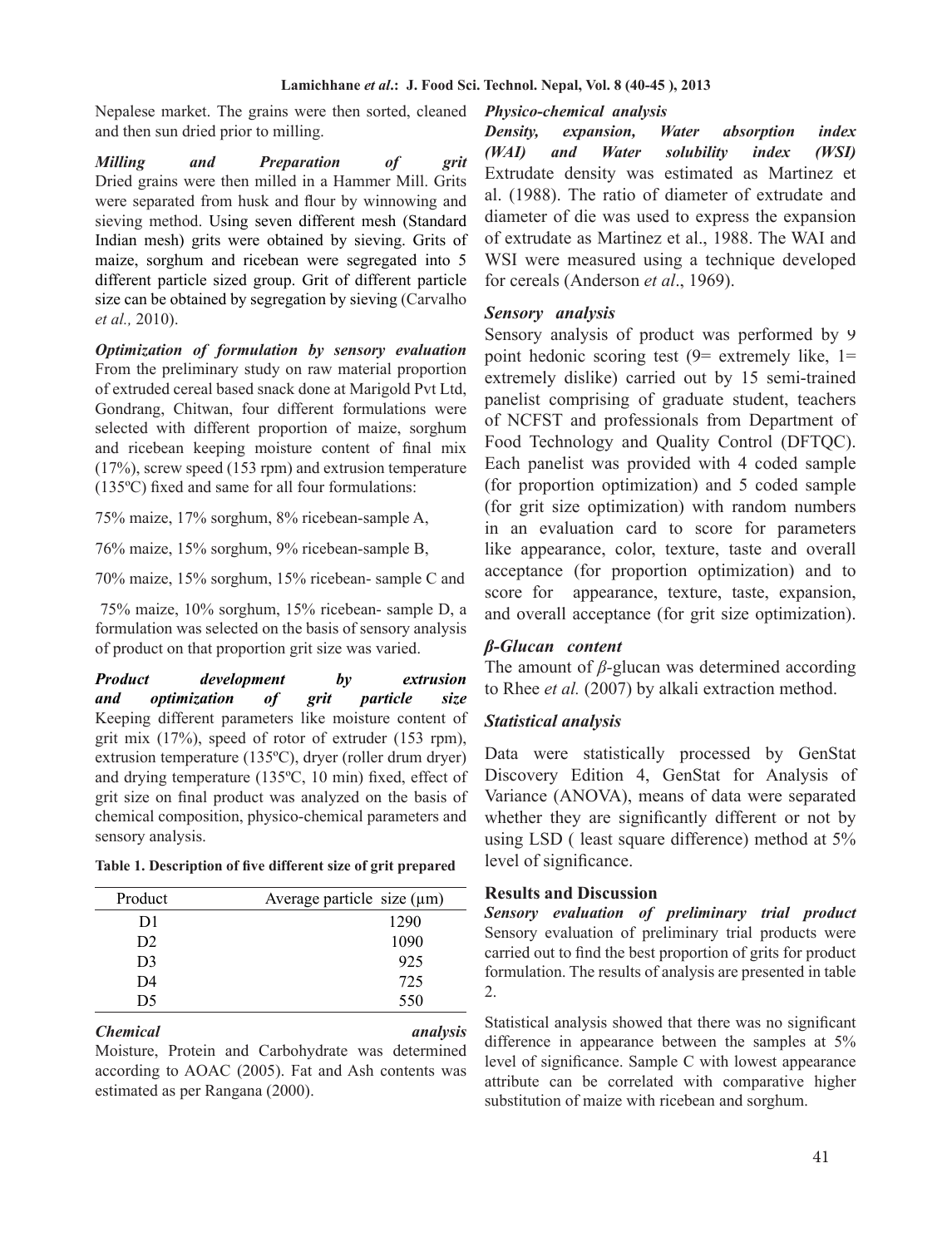**Lamichhane** *et al***.: J. Food Sci. Technol. Nepal, Vol. 8 (40-45 ), 2013**

| Product code | Appearance                    | Color                        | Taste                       | Texture                     | Overall acceptance           |  |
|--------------|-------------------------------|------------------------------|-----------------------------|-----------------------------|------------------------------|--|
|              |                               |                              |                             |                             |                              |  |
| A            | $7\pm 0.5$ <sup>ab</sup>      | $6.3 \pm 0.72$ <sup>a</sup>  | $7.3 \pm 0.67$ <sup>a</sup> | $6.9 \pm 0.5$ <sup>a</sup>  | $7\pm0.47$ a                 |  |
| B            | $6.78 \pm 0.67$ <sup>ab</sup> | $6.2 \pm 0.83$ <sup>a</sup>  | $6.8 \pm 0.9^{\text{a}}$    | $6.9 \pm 0.56$ <sup>a</sup> | $6.6 \pm 0.96$ <sup>ab</sup> |  |
| C            | $6.33 \pm 0.70$ <sup>a</sup>  | $6 \pm 1.1^{\text{a}}$       | $6.7 \pm 0.67$ <sup>a</sup> | $6\pm1.4^{\circ}$           | $6.2 \pm 1.13^b$             |  |
| D            | $7.3 \pm 1^{b}$               | $7.2 \pm 1.09$ <sup>ab</sup> | $7\pm 0.47$ <sup>a</sup>    | $7\pm 0.47$ <sup>a</sup>    | $7.2 \pm 0.78$ <sup>a</sup>  |  |

**Table 2**. **Result of sensory analysis of preliminary trial product**

Mean±S.D, score having different subscript letters are significantly different (p˂0.05)

The color attribute of sample D was significantly higher. Presence of pericarp (due to improper milling) in extrusion may give darker color (Mariotti *et al.,* 2006). The non enzymatic browning reactions (Maillard reaction, caramelisation) also affect the colour. Low moisture content and high barrel temperature favors the millard browning (Ilo and Berghofer, 1999). Statistical analysis showed that there was no significant difference in taste attribute in different samples (p˂0.05).

Statistical analysis showed that there was significant difference in taste attribute among samples. The lower texture value of sample C might be due to higher substitution of maize starch. Higher amount of feed moisture and proteinaceous substance increases the rigidity and stiffness in product. (Anton *et al*., 2009).

There was significant difference in overall acceptance of samples (p˂0.05). Sample D has higher overall acceptability and sample C with higher substitution of maize has lower overall acceptability. With decreasing the sorghum content and consequent increasing the amount of ricebean has correspondingly increased in overall acceptability of product.

# *Effect of grit size on chemical composition of final extruded products*

Based upon the preliminary study on sensory quality formulation D was found to be the best product. Using the proportion of ingredient as in formulation D, further products were developed varying their grit size. Five different group of grit size were prepared for the study.

The chemical composition of product having different grit size are shown in Table 3. **Table 3. Chemical compositions of product with different grit size**

|                       | Formulations                  |                               |                               |                                |                               |  |  |  |
|-----------------------|-------------------------------|-------------------------------|-------------------------------|--------------------------------|-------------------------------|--|--|--|
| Parameters            | D1                            | D <sub>2</sub>                | D3                            | D4                             | D5                            |  |  |  |
| Moisture $(\% )$      | $0.71 \pm 0.08^a$             | $0.676 \pm 0.05^{\mathrm{a}}$ | $0.69 \pm 0.02^a$             | $0.86 \pm 0.014^b$             | $0.85 \pm 0.03^b$             |  |  |  |
| Crude protein $(\% )$ | $2.45 \pm 0.44^a$             | $2.97 \pm 0.16^a$             | $2.40 \pm 0.08$ <sup>a</sup>  | $2.69 \pm 0.13^a$              | $2.31 \pm 0.09^a$             |  |  |  |
| Crude fat $(\% )$     | $1.07 \pm 0.15^a$             | $1.87 \pm 0.56$ <sup>ab</sup> | $1.75 \pm 0.79$ <sup>ab</sup> | $2.21 \pm 0.39^b$              | $2.46 \pm 0.43^b$             |  |  |  |
| Crude fiber $(\% )$   | $12.35 \pm 0.41$ <sup>a</sup> | $12.06 \pm 0.37$ <sup>a</sup> | $11.78 \pm 0.31^{ab}$         | $12.371 \pm 0.31$ <sup>a</sup> | $11.2 \pm 0.40^b$             |  |  |  |
| Ash $(\% )$           | $2.14 \pm 0.07^{\rm a}$       | $2.54\pm0.184^b$              | $2.60\pm0.10^{b}$             | $2.34 \pm 0.17^{ab}$           | $2.58 \pm 0.31^b$             |  |  |  |
| Carbohydrate $(\% )$  | $81.26 \pm 0.72$ <sup>a</sup> | $79.86 \pm 0.7^{\mathrm{a}}$  | $80.76 \pm 1.1^a$             | $79.48 \pm 1.06^b$             | $80.83 \pm 0.83$ <sup>a</sup> |  |  |  |

There is significant increase in moisture content as grit particle size decreases. This can be related with the fact that as the size increases there is considerable increase in expansion and drying eases with highly expanded product.

The fat content of formulation D5 was obtained to be highest with value 2.46±0.43, while fat content was obtained to be 1.07±0.15, 1.87±0.56, 1.75±0.79 and  $2.21\pm0.39$  for formulation D1, D2, D3 and D4 respectively. The gradual increase in fat content can related with the fact that smaller sized grit contains

considerable amount of germ after milling from maize, sorghum and ricebean. Mean $\pm$ S.D (%, db), carbohydrate (%, db) estimated by difference, means having different subscription are significantly different (p<0.05).

> Fibers of products were significantly different  $(p<0.05)$ . The Codex Alimentarius recommends that to claim a food is "high" in fiber, the product must contain at least 6 g of fiber per 100 g of serving or 3 g of fiber per 100 kcal of serving or 20% of daily reference value per serving (Codex, 2009a) (Frederic R, 2012).

> Similarly protein content for formulation D2 was obtained to be highest and formulation D5 has lowest protein value.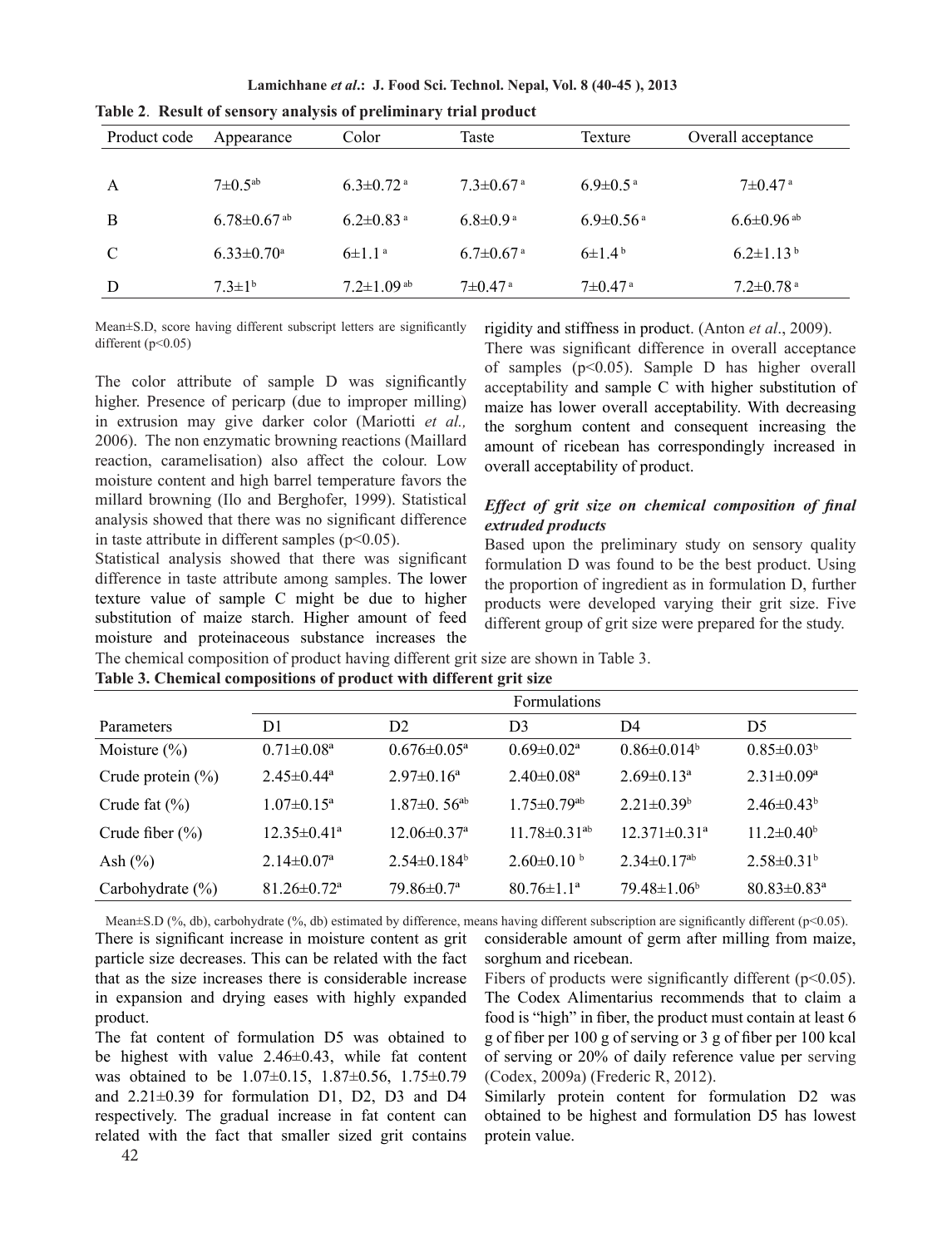# *Effect of variation on grit size on sensory quality of the final extruded product*

 Sensory evaluation was based on four sensory parameters viz. color of the product, appearance, taste, texture and overall acceptance of the product and is presented in figure 1. Formulation D2 has the best average appearance score, 7.6 $\pm$ 0.751. However with increase in grit particle size appearance score has been gradually increased. The average appearance score for formulation D1, D3, D4 and D5 was obtained to be 7.3±0.75, 7.30±0.94, 5.84±1.21 and 5.23±1.09 respectively.

Taste score for formulation D1, D2, D3, D4 and D5 was obtained to be 6.84 $\pm$ 0.55, 7 $\pm$ 1.15, 7 $\pm$ 0.81, 6.15 $\pm$ 1.34 and  $6.07\pm1.11$  respectively. Formulation sample D2 has the highest taste score and D5 has the lowest taste score. There was no significant difference between taste score of formulation D1, D2 and D3 at 5% level of significance. Taste score decreases with decrease in particle grit size. Average texture score for formulation D1, D2, D3, D4 and D5 were obtained to be  $6.61 \pm 1.19$ ,  $7.46 \pm 1.12$ , 6.84 $\pm$ 1.06, 5.46 $\pm$ 1.05 and 5.46 $\pm$ 1.76 respectively.

Average overall acceptance score for formulation sample D1, D2, D3, D4 and D5 were obtained to be 7±0.57, 7.92±0.95, 7.07±0.64, 5.92±1.03 and 5.69±1.10 respectively. Formulation sample D1 has the highest overall acceptance value and D5 has the lowest overall acceptance score .Expansion value for product D4 and D5 were significantly different with product D1, D2 and D3 ( $p<0.05$ ).

Average expansion score for formulation D1, D2, D3, D4 and D5 were obtained to be  $7.15\pm0.68$ ,  $7.84\pm0.68$ , 7.30±0.75, 5.53±1.05 and 5.38±1.19 respectively. Expansion of formulation D1, D2, D3 were significantly higher as compared to formulation D4 and D5 ( $p<0.05$ ). This value can be related with corresponding starch content. Extrudates produced from higher particle size expanded more than those from smaller particle sizes.



**Figure 1. Summary of sensory analysis Score having different subscript letters are significantly different (p<0.05)**

# *Effect of grit size on physiochemical parameters of final extruded product*

#### *Effect of grit size on density of final product*

Extrudate density is highly correlated with the moisture content (Onwulata *et al*., 1994). It increases with moisture content, feed rate and decreases with temperature. The density values of formulation are significantly differet (p<0.05). Average density score for formulation sample D1, D2, D3, D4 and D5 were obtained to be 146.86  $\pm 8.8$ , 80.46  $\pm 12.72$ , 91.20  $\pm 12.23$ , 158.97 $\pm 14.06$  and 175.33±11.89 respectively. Product with smallest grit size, D5 has the highest density and sample D2 has the lowest density value. Excluding formulation sample D2, there is gradual increase in density with decrease in grit particle size. Bulk density of extrudate is inversely proportional to volumetric expansion (Altan *et al.,* 2009).



**Figure 2. Density of respective formulated samples.**

### *Effect of grit size on expansion*

Expansion increased with increase in particle size and decreased with increase in feed moisture content. Expansion of formulated product was significantly different (p˂0.05). Average expansion of formulated product samples D1, D2, D3, D4 and D5 with reference to 4mm die opening were obtained to be 3.20± 0.09, 3.88±0.36, 3.87± 0.17, 3.16±0.14 and 3.02± 0.14 respectively. The variation in expansion might be a result of difference in moisture content.

The higher expansion was obtained to be 3.88± 0.36 for formulation sample D2, which has corresponding lowest density value among the five different samples. Soluble fiber like beta glucan acts as a barrier in starch swelling (Al-Rabadi *et al.,* 2011) and ultimate expansion of product.

From all the chemical analysis, sensory analysis and physiochemical analysis sample D2 was obtained to be the best formulation among all five formulations made varying the grit particle size. Further analysis of sample D2 was done to find the functional property of the product.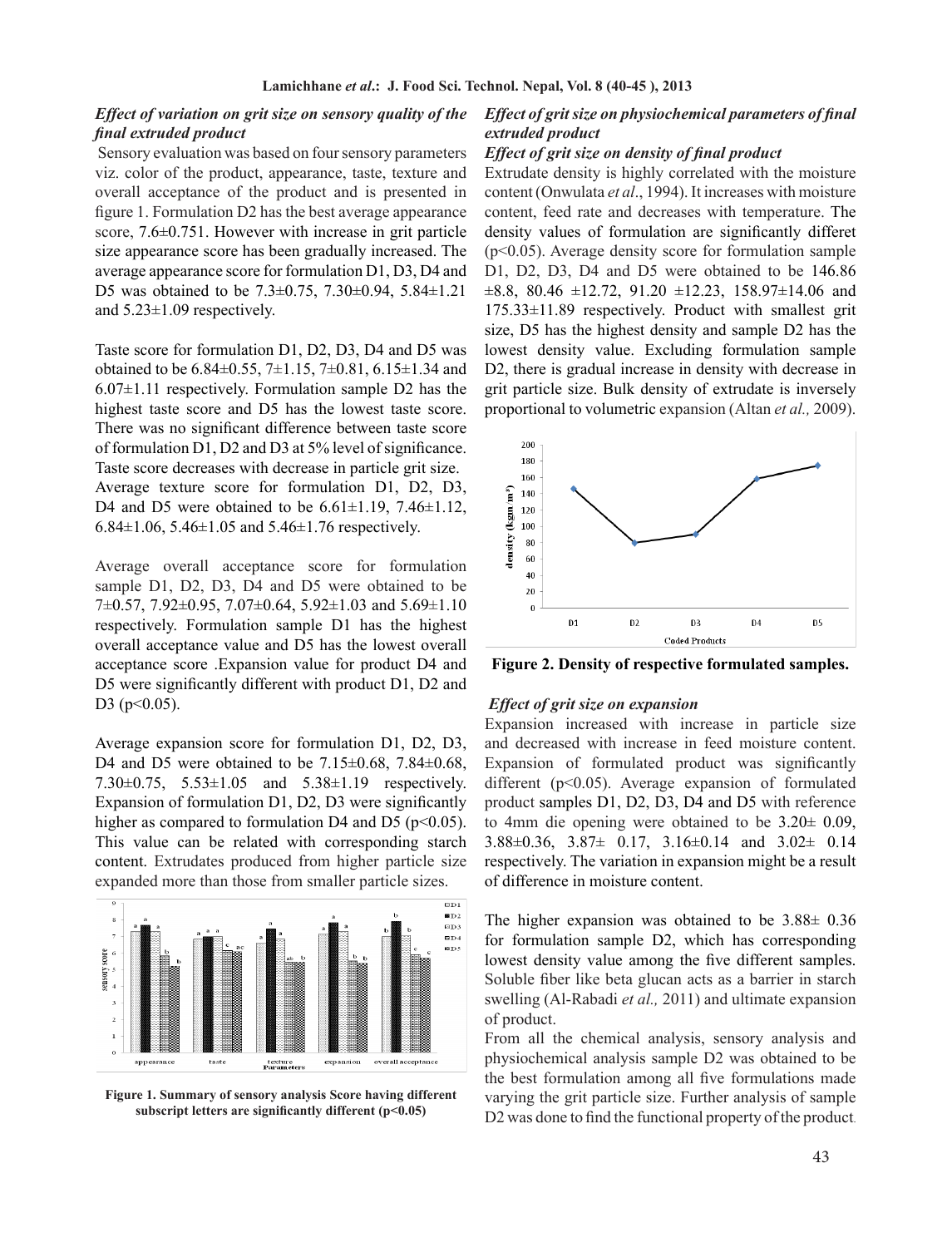

**Figure 3. Expansion of product samples**

*Functional property evaluation of the final best product Beta glucan content, WSI and WAI in the final product* Beta glucan content in the final selected product was obtained to be  $6.52\pm0.61$ . Similarly water soluble index (WSI) and water absorption index (WAI) were obtained to be  $21.48\pm0.82$  and  $9.77\pm0.52$  respectively. WSI decreases with the increase in feed moisture and increased with the increase in extrusion temperature and screw speed. Increasing corn meal particle size decreased WAI values (Carvalho *et al.*, 2010).

#### **Conclusions**

Among all trial formulations, formulation having 76% maize, 15% sorghum, and 9% ricebean was found to be best through sensory analysis and cost evaluation. Moisture content and fat content of extruded product thus made was found to be increased with decrease in grit size. There were no significant correlation between grit size and other parameter like protein, fibre content and carbohydrate. Extruded product prepared from grit size of 1190 µm was found to be best on the basis of sensory evaluation. Density of extruded product was found to be decreased with increase in grit size. The higher expansion was obtained to be 3.88± 0.36 for formulation sample having grit size 1190 µm. Beta glucan content in the final selected product was obtained to be  $6.52\pm0.61$ . Similarly water soluble index (WSI) and water absorption index (WAI) were obtained to be 21.48±0.82 and 9.77±0.52 respectively.

# **References**

- AOAC (2005). Official Methods of Analysis, 18th edition, Association of Official Analytical Chemist, Washington D.C.
- Acharya B.K., (2008). Cultivation and Use of Ricebean A Case Study of Dang District, Nepal. Department of Geography University of Bergen., Norway.
- 44 Alonso R., Aguirre A., Marzo F., (2000). Effects of

extrusion and traditional processing methods on antinutrients and in vitro digestibility of protein and starch in faba and kidney beans. Food Chemistry, 68, 159–165.

- Al-Rabadi G.J., Torley P.J., Williams B.A., Bryden W.L., Gidley M.J. (2011). Particle size of milled barley and sorghum and physico-chemical properties of grain following extrusion. Journal of Food Engineering, 103**,** 464–472.
- Al-Rabadi G.J., Torley P.J., Williams B.A., Bryden W.L., Gidley M.J. (2012). "In Press" Particle size heterogeneity in milled barley and sorghum grains: Effects on physico-chemical properties and starch digestibility, Journal of Cereal Science, 1-8.
- (AACCI) American Association of Cereal Chemists International (2001). "The defination of dietary fiber." Cereal Food World. 46:11
- Anton A., McCarthy K.L., Maskan M., (2009). Effect of screw configuration and raw material on some properties of barley extrudates. Journal of Food Engineering 92 (4)**:** 377–382.
- Anderson R. A., Conway, H. F. M., Pfeiffer, V. F., & Griffin, E. J. (1969). Gelatinization of corn grits by roll and extrusion cooking. Cereal Science Today, 14: 4–12.
- Altan A.A., Ross K.A., Beta T., Fulcher R.G., Arntfield S.D., (2009). Effect of pre-dehulling treatments on some nutritional and physical properties of navy and pinto beans (Phaseolus vulgaris L.). Lebensm. -Wiss. Technol. 41:771–778.
- Brown G. D., & Gordon S. (2001). A new receptor for β-glucans. Nature, 413: 36–37.
- Castells M., Marin S., Sanchis V. & Ramos A.J. (2005). Fate of mycotoxins in cereals during extrusion cooking: a review. Food Additives and Contamination, 22: 150–157.
- Carvalho C.W.P., Takeiti C.Y., Onwulata C.I., Pordesimo L.O., (2010). Relative effect of particle size on the physical properties of corn meal extrudates: effect of particle size on the extrusion of corn meal. J. Food Engineering. 98: 103-109.

Frederic Robina, Heike P. Schuchmannb and Stefan